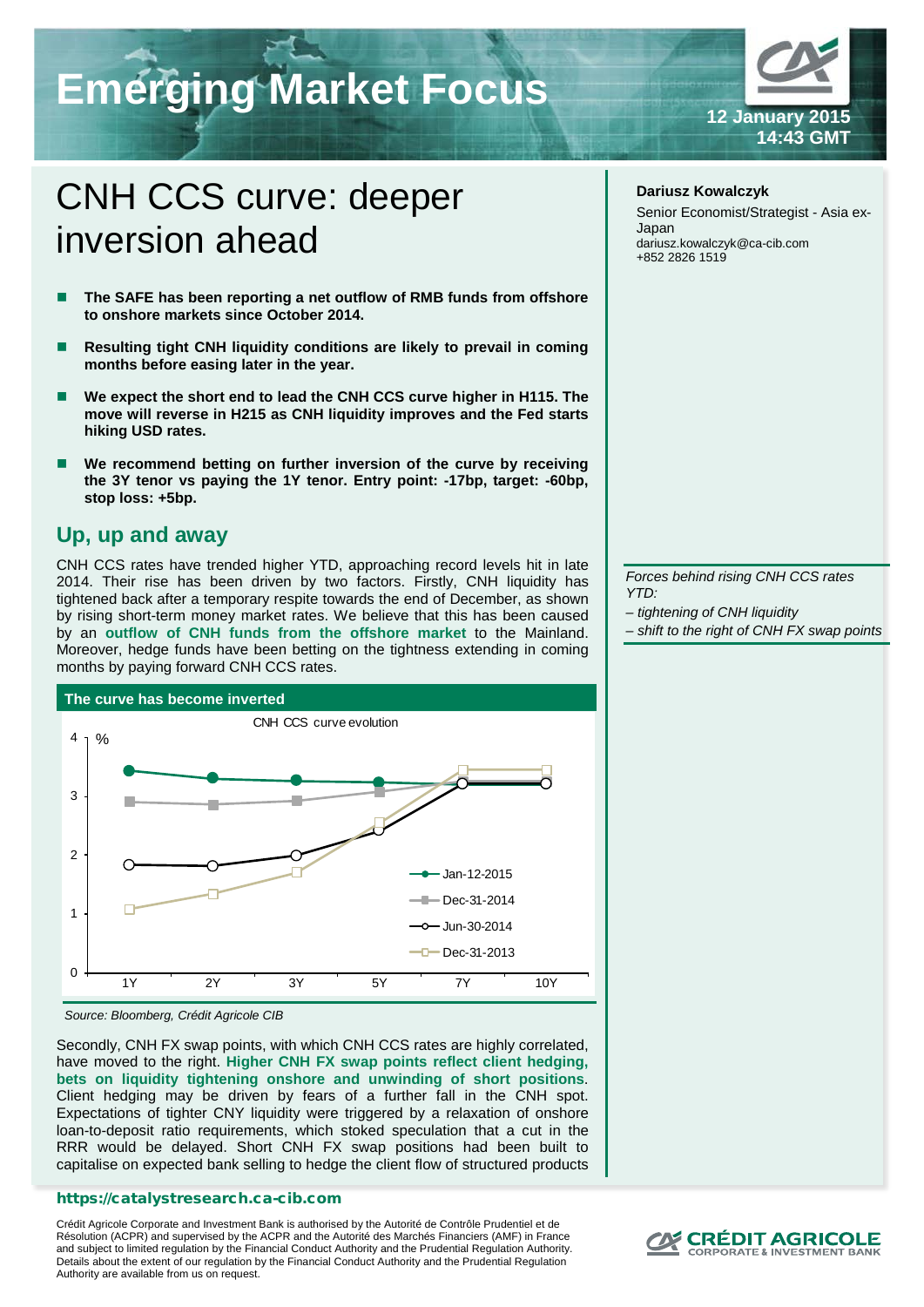at the start of the year; the flow has practically not materialised, forcing dealers to unwind the shorts.

While all CNH CCS tenors have moved upwards, the short end has seen the steepest increase, leading to a clear inversion of the 2/1Y segment of the curve. However, the curve is inverted up to the 7Y tenor.

## **It's all about liquidity**

The outlook for CNH CCS rates depends largely on CNH liquidity, although the evolution of CNH FX swap points and asset swap transactions will continue to play their part. By and large, as long as liquidity remains tight, **the entire curve will likely be gravitating higher due to the positive carry of paying positions**  resulting from the fact that funding costs are sharply above CCS rates. In particular, shorter tenors – 1Y and 2Y – will be pushed up in the process.

A relatively new series of SAFE data, which started to be released last year, explains the reason for the tight liquidity situation. After months of RMB flows moving from the Mainland to the rest of the world, **since October the direction has been reversed and the RMB has, in net terms, been leaving the offshore market** and moving back onshore.

*In Q1-Q314, a net RMB711bn in liquidity was moved from onshore to offshore markets…*



*…but in the first two months of Q414 the direction of the flows reversed and a net RMB54bn returned to the Mainland*

*Source: CEIC, Crédit Agricole CIB*

We believe that **liquidity will remain tight for the foreseeable future as net flows should continue to move from the global markets to the Mainland**. This is because key sources of outflows of the RMB from the offshore market to the onshore market – CNY settlement of direct investment, RQFII program and the Shanghai–Hong Kong Stock Connect program – are cumulatively larger than the main source of inflows: CNY-settled trade in goods.

**The biggest source of drainage of offshore CNH liquidity has been the CNYsettled direct investment program**. In the first 11 months of 2014, it resulted in a net flow of RMB504bn from offshore to onshore markets. The RQFII program, which allows foreign portfolio investors to use CNH to buy onshore financial assets, saw its cap increased by RMB375bn last year, and allocated quotas were boosted by RMB142bn to RMB300bn. The Shanghai–Hong Kong Stock Connect has so far resulted in RMB68bn in net buying of Mainland assets (see [CNH CCS:](http://neocalyon.neolane.net/r/?id=h388f293,42c1fa3,42c1fa5&p1=sophie.cutner@ca-cib.com)  [high enough](http://neocalyon.neolane.net/r/?id=h388f293,42c1fa3,42c1fa5&p1=sophie.cutner@ca-cib.com) for detailed analysis).

As a result of the liquidity tightness, **in H115 we expect the CNH CCS curve to become fully inverted across its term structure and the degree of inversion to increase in coming months**. This would be consistent with the past, when the curve was upward-sloping at times of low CNH money market rates and inverted when they were high.

*Main avenues of liquidity flows from offshore to onshore markets:*

*– CNY-settled direct investment*

*– RQFII program*

*– Shanghai–Hong Kong Stock Connect program*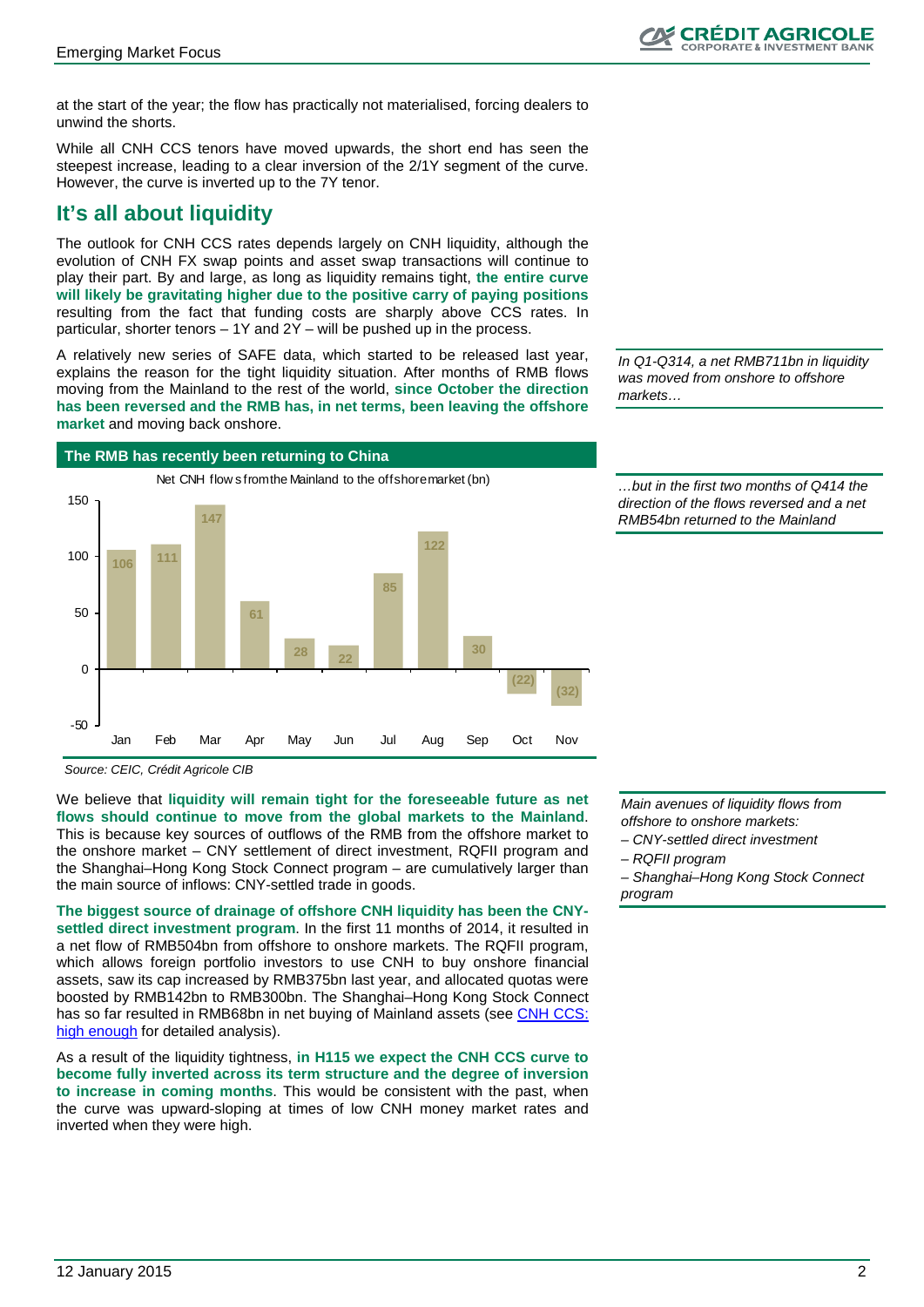

While longer-term trends for CNH CCS are notoriously difficult to predict, we think **it is likely that in H215 the liquidity situation will improve**. This is primarily because China's globalisation policy calls for net outflow of RMB from the Mainland, and we expect regulatory adjustments and initiatives to end the recent reversal of flows. Moreover, we expect 100bp in RRR cuts in H115, which would push onshore money market rates down, and – through increasingly easy arbitrage – have a similar impact on CNH money market rates.

*CNH liquidity should improve in H215 due to:*

*– RMB globalisation policy*

*– RRR cuts and resulting liquidity easing onshore*



*Source: Bloomberg, Crédit Agricole CIB*

As a result, **CNH CCS rates should decline in the second half of the year**. The move downwards will be led by the short end, likely leading to partial or complete dis-inversion of the curve. Rates will also come under downward pressure as a result of the likely move to the left of CNH FX swap points triggered by the rise in USD rates as the Fed begins to hike rates.

### **Bet on further inversion in the near term**

We recommend a trade that considers further inversion of the curve likely in the coming weeks in the 1Y-3Y segment. Judging by historical standards, **at current levels of 1W CNH money market rates, the CNH CCS curve should be significantly more inverted**. We expect CNH liquidity conditions to remain tight for longer and possibly to tighten further as a result of continued net flows of RMB from the offshore market to the Mainland in coming months. The 1Y tenor is likely to be more heavily impacted than the 3Y tenor.

In addition, **there should be some receiving flows in the 3Y space connected with dim sum bond issuance** by non-Chinese corporates, who could be incentivised to swap them back to the USD or to domestic currencies as the 3Y CNH CCS rate is trading relatively high compared to the 3Y CGB yield. The 3Y tenor should see a large share of dim sum issuance and more receiving flows than the 1Y tenor.

**We recommend betting on further inversion of the curve by receiving the 3Y tenor and paying the 1Y tenor**. The entry point is -17bp, the target is -60bp and the stop loss +5bp.

*The CNH CCS curve should see downward pressure and at least partial dis-inversion in H215 due to: – the improvement in CNH liquidity – the likely fall in CNH FX swap points as USD rates rise on Fed tightening*

*Spread trade recommendation: receive 3Y and pay 1Y*

- *– Entry point -17bp*
- *– Target -60bp*
- *– Stop loss +5bp*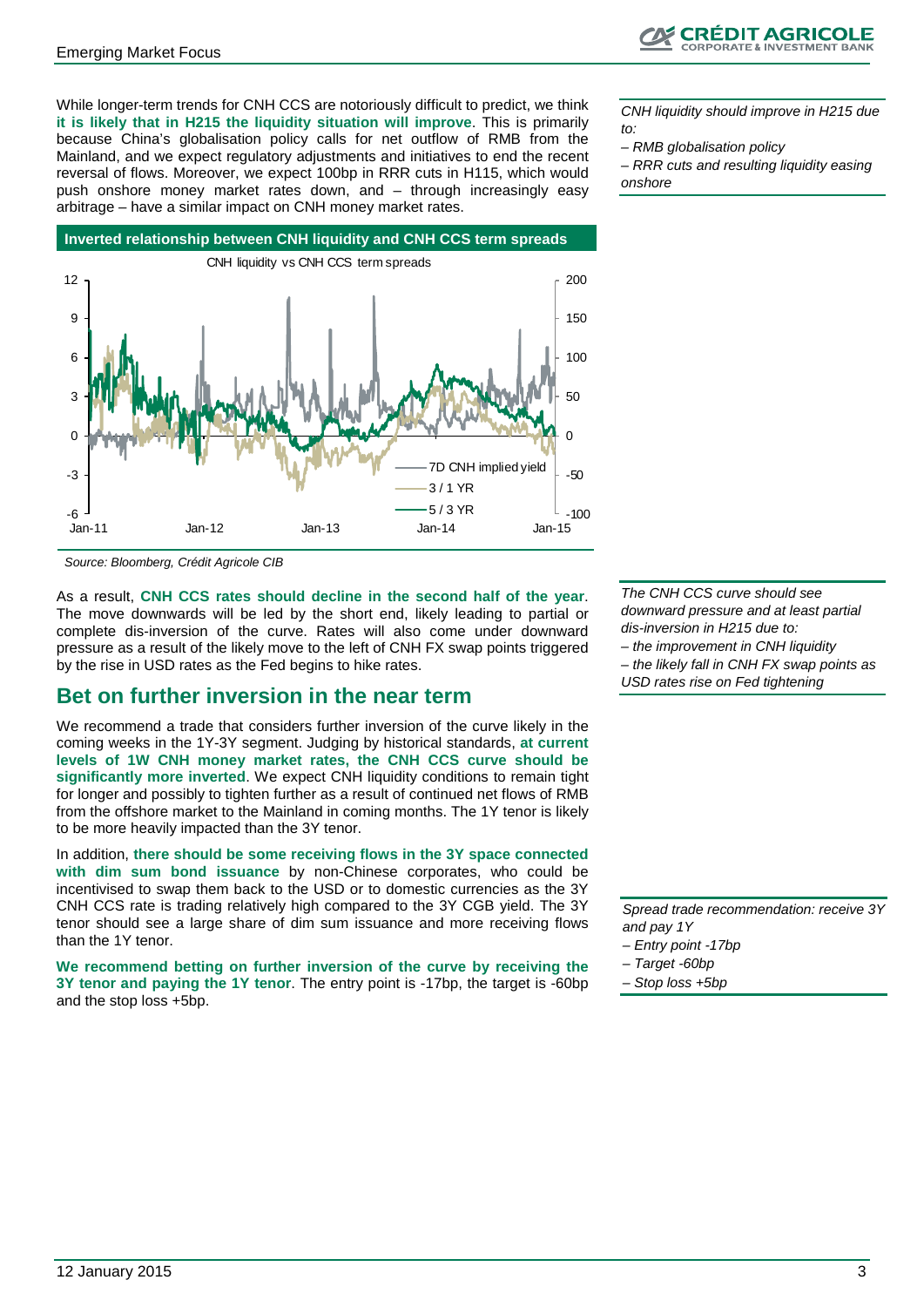## **CRÉDIT AGRICOLE**

## **Forecasts**

| <b>Monetary policy</b><br>Economy<br>7.4<br>6.9<br>1Y PBoC deposit rate (%)<br>GDP (%, YoY)<br>7.8<br>7.7<br>7.1<br>3.00<br>3.00<br>2.75<br>2.50<br>3.00<br>1Y PBoC lending rate (%)<br>5.60<br>6.00<br>6.00<br>5.35<br>5.85<br><b>Contributions (ppt)</b><br>4.2<br>3.8<br>3.8<br>Required reserve ratio (%)<br>18.0<br>3.9<br>3.8<br>20.0<br>20.0<br>20.0<br>19.0<br>Consumption<br>3.6<br>4.2<br>2.8<br>3.6<br>3.5<br>Investment<br>$-0.1$<br>$-0.3$<br>0.8<br>$-0.3$<br>$-0.4$<br><b>Market</b><br>Trade<br><b>FX</b><br>USD/CNY<br>6.23<br>6.05<br>6.21<br>6.16<br>6.05<br><b>CPI (%, YoY)</b><br>2.5<br>2.5<br>1.5<br>2.5<br>USD/CNH<br>6.22<br>6.06<br>6.22<br>6.15<br>6.04<br>2.7<br>Year-end<br>2.7<br>2.6<br>2.1<br>2.4<br>2.8<br><b>EUR/CNY</b><br>8.22<br>8.33<br>7.54<br>7.39<br>7.32<br>Average<br>7.38<br>7.31<br>EUR/CNH<br>8.21<br>8.34<br>7.56<br><b>CNY IRS</b><br><b>Current account balance</b><br>2Y<br>2.6<br>1.9<br>2.1<br>1.2<br>3.42<br>2.70<br>2.85<br>0.5<br>3.35<br>5.20<br>% of GDP (PBoC)<br>5Y<br>3.23<br>5.25<br>3.55<br>3.06<br>Trade balance (goods)<br>3.64<br>384<br>10Y<br>3.35<br>3.55<br><b>USD bn (Customs)</b><br>233<br>261<br>456<br>431<br>3.83<br>5.44<br>3.74<br>2.8<br>2.8<br>3.8<br>4.0<br>3.4<br><b>CGB</b><br>% of GDP (PBoC)<br>9.5<br>7.9<br>5.3<br>5.5<br>5.0<br>2Y<br>2.75<br>Exports (volume, %, YoY)<br>4.35<br>3.31<br>2.65<br>3.05<br>5Y<br>5.2<br>7.2<br>2.9<br>5.3<br>6.3<br>4.56<br>3.51<br>3.01<br>3.08<br>Imports (volume, %, YoY)<br>3.33<br>10Y<br>3.64<br>4.78<br>3.62<br>3.30<br>3.40<br><b>CNH CCS</b><br><b>Budget balance</b><br>2.91<br>3.25<br>$-800$<br>$-1200$<br>$-1350$<br>$-1650$<br>$-1950$<br>1Y<br>2.56<br>1.08<br>3.20<br>Official. CNY bn<br>2Y<br>Official, % of GDP<br>$-1.5$<br>$-2.1$<br>$-2.2$<br>$-2.4$<br>$-2.6$<br>2.33<br>1.34<br>2.86<br>3.00<br>3.05<br>$-7.5$<br>$-6.5$<br>5Y<br>$-6.6$<br>$-8.9$<br>$-6.0$<br>2.18<br>2.55<br>3.07<br>3.35<br>3.40<br>Our estimate, % of GDP<br>Q413 Q114<br>Q214<br>Q314<br>Q414 Q115<br>Q113<br>Q213<br>Q313<br>Q215<br>Q315<br>Q415<br>Q116<br>Q216<br>Q316<br>Q416<br><b>GDP</b><br>QoQ (%)<br>1.8<br>2.3<br>2.0<br>1.4<br>1.9<br>1.8<br>1.7<br>1.6<br>1.7<br>1.5<br>1.9<br>1.7<br>1.7<br>1.5<br>1.7<br>1.6<br>8.2<br>7.1<br>5.7<br>6.6<br>7.4<br>9.5<br>7.0<br>6.1<br>7.8<br>7.6<br>7.4<br>7.0<br>6.1<br>7.0<br>6.8<br>6.6<br>QoQ (%, annualised)<br>7.5<br>7.8<br>7.5<br>7.3<br>7.4<br>7.2<br>7.1<br>7.0<br>6.9<br>7.0<br>6.6<br>YoY (%)<br>7.7<br>7.7<br>7.4<br>6.9<br>6.7<br><b>CPI (%, YoY)</b><br>2.4<br>2.8<br>2.9<br>2.2<br>1.5<br>1.7<br>1.9<br>2.0<br>2.3<br>2.5<br>2.6<br>2.6<br>2.4<br>2.3<br>2.0<br>2.7<br>Average<br>2.7<br>1.5<br>2.0<br>2.5<br>2.1<br>3.1<br>2.5<br>2.4<br>2.3<br>1.6<br>1.9<br>1.8<br>2.5<br>2.6<br>2.7<br>2.7<br>Quarter-end<br><b>Monetary policy</b><br>2.50<br>2.75<br>2.75<br>1Y PBoC deposit rate (%)<br>3.00<br>3.00<br>3.00<br>3.00<br>3.00<br>3.00<br>3.00<br>2.75<br>2.50<br>2.50<br>2.50<br>3.00<br>3.00<br>6.00<br>6.00<br>6.00<br>6.00<br>6.00<br>6.00<br>5.60<br>5.35<br>5.35<br>5.35<br>5.35<br>5.60<br>5.60<br>5.85<br>5.85<br>1Y PBoC lending rate (%)<br>6.00<br>19.0<br>20.0<br>20.0<br>20.0<br>20.0<br>20.0<br>20.0<br>20.0<br>20.0<br>19.5<br>19.0<br>19.0<br>18.5<br>18.0<br>18.0<br>18.0<br>Required reserve ratio (%)<br><b>FX</b> rates<br>6.20<br>6.21<br>USD/CNY<br>6.21<br>6.14<br>6.12<br>6.05<br>6.22<br>6.20<br>6.15<br>6.21<br>6.28<br>6.30<br>6.27<br>6.16<br>6.13<br>6.05<br>6.20<br>6.14<br>6.12<br>6.06<br>6.22<br>6.21<br>6.14<br>6.22<br>6.27<br>6.29<br>6.26<br>6.15<br>6.19<br>6.20<br>6.12<br>6.04<br>USD/CNH<br>8.56<br>8.47<br>7.74<br>7.54<br>7.66<br>7.69<br>7.59<br>7.39<br>7.32<br>7.20<br>7.05<br>6.96<br>EUR/CNY<br>7.96<br>7.99<br>8.26<br>8.33<br>8.34<br>8.52<br>7.56<br>7.65<br>7.68<br>7.58<br>7.38<br>7.31<br>7.20<br>7.04<br>6.95<br>7.95<br>7.98<br>8.26<br>8.47<br>7.73<br><b>EUR/CNH</b><br><b>CNY IRS</b><br>3.37<br>3.85<br>3.98<br>5.20 4.35<br>3.74<br>3.30<br>3.42<br>2.40<br>2.40<br>2.55<br>2.70<br>2.85<br>3.00<br>3.10<br>3.15<br>2Y<br>3.67<br>3.80<br>4.17<br>5.25<br>4.55<br>4.10<br>3.53<br>3.55<br>2.65<br>2.70<br>2.88<br>3.06<br>3.23<br>3.41<br>3.57<br>3.70<br>5Y<br>3.87<br>4.01<br>4.37<br>4.29<br>3.72<br>3.74<br>3.15<br>3.55<br>3.75<br>5.44<br>4.72<br>2.85<br>2.95<br>3.35<br>3.95<br>4.15<br>10Y<br><b>CGB</b><br>$2\overline{Y}$<br>2.55<br>2.55<br>2.90<br>3.01<br>3.33<br>3.71<br>3.57<br>3.73<br>3.93<br>3.31<br>2.45<br>2.65<br>2.75<br>2.85<br>2.90<br>4.35<br>3.38<br>3.44<br>3.94<br>4.25<br>4.06<br>4.05<br>3.51<br>2.90<br>2.85<br>2.93<br>3.01<br>3.08<br>3.16<br>3.22<br>3.25<br>5Y<br>4.56<br>3.68<br>10Y<br>3.70<br>4.06<br>4.78<br>4.63<br>4.11<br>4.02<br>3.62<br>3.05<br>3.10<br>3.20<br>3.30<br>3.40<br>3.55<br>3.65<br>3.80<br>3.75<br>3.40<br>1Y<br>2.13<br>2.49<br>1.78<br>1.08<br>0.97<br>1.83<br>2.61<br>2.91<br>3.65<br>3.40<br>3.20<br>3.25<br>3.30<br>3.35<br>2.23<br>1.82<br>1.34<br>1.18<br>1.81<br>2.58<br>2.86<br>3.45<br>3.35<br>3.20<br>3.00<br>3.05<br>3.15<br>3.20<br>3.25<br>$2\mathsf{Y}$<br>1.99<br>2.24<br>1.92<br>2.46<br>2.55<br>2.24<br>2.41<br>3.04<br>3.07<br>3.35<br>3.30<br>3.30<br>3.35<br>3.45<br>3.55<br>3.60<br>5Y<br>3.40 |                | '12 | '13 | '14 | '15 | '16 |  |  | '12 | '13 | '14 | '15 | '16 |
|---------------------------------------------------------------------------------------------------------------------------------------------------------------------------------------------------------------------------------------------------------------------------------------------------------------------------------------------------------------------------------------------------------------------------------------------------------------------------------------------------------------------------------------------------------------------------------------------------------------------------------------------------------------------------------------------------------------------------------------------------------------------------------------------------------------------------------------------------------------------------------------------------------------------------------------------------------------------------------------------------------------------------------------------------------------------------------------------------------------------------------------------------------------------------------------------------------------------------------------------------------------------------------------------------------------------------------------------------------------------------------------------------------------------------------------------------------------------------------------------------------------------------------------------------------------------------------------------------------------------------------------------------------------------------------------------------------------------------------------------------------------------------------------------------------------------------------------------------------------------------------------------------------------------------------------------------------------------------------------------------------------------------------------------------------------------------------------------------------------------------------------------------------------------------------------------------------------------------------------------------------------------------------------------------------------------------------------------------------------------------------------------------------------------------------------------------------------------------------------------------------------------------------------------------------------------------------------------------------------------------------------------------------------------------------------------------------------------------------------------------------------------------------------------------------------------------------------------------------------------------------------------------------------------------------------------------------------------------------------------------------------------------------------------------------------------------------------------------------------------------------------------------------------------------------------------------------------------------------------------------------------------------------------------------------------------------------------------------------------------------------------------------------------------------------------------------------------------------------------------------------------------------------------------------------------------------------------------------------------------------------------------------------------------------------------------------------------------------------------------------------------------------------------------------------------------------------------------------------------------------------------------------------------------------------------------------------------------------------------------------------------------------------------------------------------------------------------------------------------------------------------------------------------------------------------------------------------------------------------------------------------------------------------------------------------------------------------------------------------------------------------------------------------------------------------------------------------------------------------------------------------------------------------------------------------------------------------------------------------------------------------------------------------------------------------------------------------------------------------------------------------------------------------------------------------------------------------------------------------------------------------------------------------------------------------------------------------------------------------------------------------------------------------------------------------------------------------------------------------------------------------------------------------------------------------------------------------------------------------|----------------|-----|-----|-----|-----|-----|--|--|-----|-----|-----|-----|-----|
|                                                                                                                                                                                                                                                                                                                                                                                                                                                                                                                                                                                                                                                                                                                                                                                                                                                                                                                                                                                                                                                                                                                                                                                                                                                                                                                                                                                                                                                                                                                                                                                                                                                                                                                                                                                                                                                                                                                                                                                                                                                                                                                                                                                                                                                                                                                                                                                                                                                                                                                                                                                                                                                                                                                                                                                                                                                                                                                                                                                                                                                                                                                                                                                                                                                                                                                                                                                                                                                                                                                                                                                                                                                                                                                                                                                                                                                                                                                                                                                                                                                                                                                                                                                                                                                                                                                                                                                                                                                                                                                                                                                                                                                                                                                                                                                                                                                                                                                                                                                                                                                                                                                                                                                                                                       |                |     |     |     |     |     |  |  |     |     |     |     |     |
|                                                                                                                                                                                                                                                                                                                                                                                                                                                                                                                                                                                                                                                                                                                                                                                                                                                                                                                                                                                                                                                                                                                                                                                                                                                                                                                                                                                                                                                                                                                                                                                                                                                                                                                                                                                                                                                                                                                                                                                                                                                                                                                                                                                                                                                                                                                                                                                                                                                                                                                                                                                                                                                                                                                                                                                                                                                                                                                                                                                                                                                                                                                                                                                                                                                                                                                                                                                                                                                                                                                                                                                                                                                                                                                                                                                                                                                                                                                                                                                                                                                                                                                                                                                                                                                                                                                                                                                                                                                                                                                                                                                                                                                                                                                                                                                                                                                                                                                                                                                                                                                                                                                                                                                                                                       |                |     |     |     |     |     |  |  |     |     |     |     |     |
|                                                                                                                                                                                                                                                                                                                                                                                                                                                                                                                                                                                                                                                                                                                                                                                                                                                                                                                                                                                                                                                                                                                                                                                                                                                                                                                                                                                                                                                                                                                                                                                                                                                                                                                                                                                                                                                                                                                                                                                                                                                                                                                                                                                                                                                                                                                                                                                                                                                                                                                                                                                                                                                                                                                                                                                                                                                                                                                                                                                                                                                                                                                                                                                                                                                                                                                                                                                                                                                                                                                                                                                                                                                                                                                                                                                                                                                                                                                                                                                                                                                                                                                                                                                                                                                                                                                                                                                                                                                                                                                                                                                                                                                                                                                                                                                                                                                                                                                                                                                                                                                                                                                                                                                                                                       |                |     |     |     |     |     |  |  |     |     |     |     |     |
|                                                                                                                                                                                                                                                                                                                                                                                                                                                                                                                                                                                                                                                                                                                                                                                                                                                                                                                                                                                                                                                                                                                                                                                                                                                                                                                                                                                                                                                                                                                                                                                                                                                                                                                                                                                                                                                                                                                                                                                                                                                                                                                                                                                                                                                                                                                                                                                                                                                                                                                                                                                                                                                                                                                                                                                                                                                                                                                                                                                                                                                                                                                                                                                                                                                                                                                                                                                                                                                                                                                                                                                                                                                                                                                                                                                                                                                                                                                                                                                                                                                                                                                                                                                                                                                                                                                                                                                                                                                                                                                                                                                                                                                                                                                                                                                                                                                                                                                                                                                                                                                                                                                                                                                                                                       |                |     |     |     |     |     |  |  |     |     |     |     |     |
|                                                                                                                                                                                                                                                                                                                                                                                                                                                                                                                                                                                                                                                                                                                                                                                                                                                                                                                                                                                                                                                                                                                                                                                                                                                                                                                                                                                                                                                                                                                                                                                                                                                                                                                                                                                                                                                                                                                                                                                                                                                                                                                                                                                                                                                                                                                                                                                                                                                                                                                                                                                                                                                                                                                                                                                                                                                                                                                                                                                                                                                                                                                                                                                                                                                                                                                                                                                                                                                                                                                                                                                                                                                                                                                                                                                                                                                                                                                                                                                                                                                                                                                                                                                                                                                                                                                                                                                                                                                                                                                                                                                                                                                                                                                                                                                                                                                                                                                                                                                                                                                                                                                                                                                                                                       |                |     |     |     |     |     |  |  |     |     |     |     |     |
|                                                                                                                                                                                                                                                                                                                                                                                                                                                                                                                                                                                                                                                                                                                                                                                                                                                                                                                                                                                                                                                                                                                                                                                                                                                                                                                                                                                                                                                                                                                                                                                                                                                                                                                                                                                                                                                                                                                                                                                                                                                                                                                                                                                                                                                                                                                                                                                                                                                                                                                                                                                                                                                                                                                                                                                                                                                                                                                                                                                                                                                                                                                                                                                                                                                                                                                                                                                                                                                                                                                                                                                                                                                                                                                                                                                                                                                                                                                                                                                                                                                                                                                                                                                                                                                                                                                                                                                                                                                                                                                                                                                                                                                                                                                                                                                                                                                                                                                                                                                                                                                                                                                                                                                                                                       |                |     |     |     |     |     |  |  |     |     |     |     |     |
|                                                                                                                                                                                                                                                                                                                                                                                                                                                                                                                                                                                                                                                                                                                                                                                                                                                                                                                                                                                                                                                                                                                                                                                                                                                                                                                                                                                                                                                                                                                                                                                                                                                                                                                                                                                                                                                                                                                                                                                                                                                                                                                                                                                                                                                                                                                                                                                                                                                                                                                                                                                                                                                                                                                                                                                                                                                                                                                                                                                                                                                                                                                                                                                                                                                                                                                                                                                                                                                                                                                                                                                                                                                                                                                                                                                                                                                                                                                                                                                                                                                                                                                                                                                                                                                                                                                                                                                                                                                                                                                                                                                                                                                                                                                                                                                                                                                                                                                                                                                                                                                                                                                                                                                                                                       |                |     |     |     |     |     |  |  |     |     |     |     |     |
|                                                                                                                                                                                                                                                                                                                                                                                                                                                                                                                                                                                                                                                                                                                                                                                                                                                                                                                                                                                                                                                                                                                                                                                                                                                                                                                                                                                                                                                                                                                                                                                                                                                                                                                                                                                                                                                                                                                                                                                                                                                                                                                                                                                                                                                                                                                                                                                                                                                                                                                                                                                                                                                                                                                                                                                                                                                                                                                                                                                                                                                                                                                                                                                                                                                                                                                                                                                                                                                                                                                                                                                                                                                                                                                                                                                                                                                                                                                                                                                                                                                                                                                                                                                                                                                                                                                                                                                                                                                                                                                                                                                                                                                                                                                                                                                                                                                                                                                                                                                                                                                                                                                                                                                                                                       |                |     |     |     |     |     |  |  |     |     |     |     |     |
|                                                                                                                                                                                                                                                                                                                                                                                                                                                                                                                                                                                                                                                                                                                                                                                                                                                                                                                                                                                                                                                                                                                                                                                                                                                                                                                                                                                                                                                                                                                                                                                                                                                                                                                                                                                                                                                                                                                                                                                                                                                                                                                                                                                                                                                                                                                                                                                                                                                                                                                                                                                                                                                                                                                                                                                                                                                                                                                                                                                                                                                                                                                                                                                                                                                                                                                                                                                                                                                                                                                                                                                                                                                                                                                                                                                                                                                                                                                                                                                                                                                                                                                                                                                                                                                                                                                                                                                                                                                                                                                                                                                                                                                                                                                                                                                                                                                                                                                                                                                                                                                                                                                                                                                                                                       |                |     |     |     |     |     |  |  |     |     |     |     |     |
|                                                                                                                                                                                                                                                                                                                                                                                                                                                                                                                                                                                                                                                                                                                                                                                                                                                                                                                                                                                                                                                                                                                                                                                                                                                                                                                                                                                                                                                                                                                                                                                                                                                                                                                                                                                                                                                                                                                                                                                                                                                                                                                                                                                                                                                                                                                                                                                                                                                                                                                                                                                                                                                                                                                                                                                                                                                                                                                                                                                                                                                                                                                                                                                                                                                                                                                                                                                                                                                                                                                                                                                                                                                                                                                                                                                                                                                                                                                                                                                                                                                                                                                                                                                                                                                                                                                                                                                                                                                                                                                                                                                                                                                                                                                                                                                                                                                                                                                                                                                                                                                                                                                                                                                                                                       |                |     |     |     |     |     |  |  |     |     |     |     |     |
|                                                                                                                                                                                                                                                                                                                                                                                                                                                                                                                                                                                                                                                                                                                                                                                                                                                                                                                                                                                                                                                                                                                                                                                                                                                                                                                                                                                                                                                                                                                                                                                                                                                                                                                                                                                                                                                                                                                                                                                                                                                                                                                                                                                                                                                                                                                                                                                                                                                                                                                                                                                                                                                                                                                                                                                                                                                                                                                                                                                                                                                                                                                                                                                                                                                                                                                                                                                                                                                                                                                                                                                                                                                                                                                                                                                                                                                                                                                                                                                                                                                                                                                                                                                                                                                                                                                                                                                                                                                                                                                                                                                                                                                                                                                                                                                                                                                                                                                                                                                                                                                                                                                                                                                                                                       |                |     |     |     |     |     |  |  |     |     |     |     |     |
|                                                                                                                                                                                                                                                                                                                                                                                                                                                                                                                                                                                                                                                                                                                                                                                                                                                                                                                                                                                                                                                                                                                                                                                                                                                                                                                                                                                                                                                                                                                                                                                                                                                                                                                                                                                                                                                                                                                                                                                                                                                                                                                                                                                                                                                                                                                                                                                                                                                                                                                                                                                                                                                                                                                                                                                                                                                                                                                                                                                                                                                                                                                                                                                                                                                                                                                                                                                                                                                                                                                                                                                                                                                                                                                                                                                                                                                                                                                                                                                                                                                                                                                                                                                                                                                                                                                                                                                                                                                                                                                                                                                                                                                                                                                                                                                                                                                                                                                                                                                                                                                                                                                                                                                                                                       |                |     |     |     |     |     |  |  |     |     |     |     |     |
|                                                                                                                                                                                                                                                                                                                                                                                                                                                                                                                                                                                                                                                                                                                                                                                                                                                                                                                                                                                                                                                                                                                                                                                                                                                                                                                                                                                                                                                                                                                                                                                                                                                                                                                                                                                                                                                                                                                                                                                                                                                                                                                                                                                                                                                                                                                                                                                                                                                                                                                                                                                                                                                                                                                                                                                                                                                                                                                                                                                                                                                                                                                                                                                                                                                                                                                                                                                                                                                                                                                                                                                                                                                                                                                                                                                                                                                                                                                                                                                                                                                                                                                                                                                                                                                                                                                                                                                                                                                                                                                                                                                                                                                                                                                                                                                                                                                                                                                                                                                                                                                                                                                                                                                                                                       |                |     |     |     |     |     |  |  |     |     |     |     |     |
|                                                                                                                                                                                                                                                                                                                                                                                                                                                                                                                                                                                                                                                                                                                                                                                                                                                                                                                                                                                                                                                                                                                                                                                                                                                                                                                                                                                                                                                                                                                                                                                                                                                                                                                                                                                                                                                                                                                                                                                                                                                                                                                                                                                                                                                                                                                                                                                                                                                                                                                                                                                                                                                                                                                                                                                                                                                                                                                                                                                                                                                                                                                                                                                                                                                                                                                                                                                                                                                                                                                                                                                                                                                                                                                                                                                                                                                                                                                                                                                                                                                                                                                                                                                                                                                                                                                                                                                                                                                                                                                                                                                                                                                                                                                                                                                                                                                                                                                                                                                                                                                                                                                                                                                                                                       |                |     |     |     |     |     |  |  |     |     |     |     |     |
|                                                                                                                                                                                                                                                                                                                                                                                                                                                                                                                                                                                                                                                                                                                                                                                                                                                                                                                                                                                                                                                                                                                                                                                                                                                                                                                                                                                                                                                                                                                                                                                                                                                                                                                                                                                                                                                                                                                                                                                                                                                                                                                                                                                                                                                                                                                                                                                                                                                                                                                                                                                                                                                                                                                                                                                                                                                                                                                                                                                                                                                                                                                                                                                                                                                                                                                                                                                                                                                                                                                                                                                                                                                                                                                                                                                                                                                                                                                                                                                                                                                                                                                                                                                                                                                                                                                                                                                                                                                                                                                                                                                                                                                                                                                                                                                                                                                                                                                                                                                                                                                                                                                                                                                                                                       |                |     |     |     |     |     |  |  |     |     |     |     |     |
|                                                                                                                                                                                                                                                                                                                                                                                                                                                                                                                                                                                                                                                                                                                                                                                                                                                                                                                                                                                                                                                                                                                                                                                                                                                                                                                                                                                                                                                                                                                                                                                                                                                                                                                                                                                                                                                                                                                                                                                                                                                                                                                                                                                                                                                                                                                                                                                                                                                                                                                                                                                                                                                                                                                                                                                                                                                                                                                                                                                                                                                                                                                                                                                                                                                                                                                                                                                                                                                                                                                                                                                                                                                                                                                                                                                                                                                                                                                                                                                                                                                                                                                                                                                                                                                                                                                                                                                                                                                                                                                                                                                                                                                                                                                                                                                                                                                                                                                                                                                                                                                                                                                                                                                                                                       |                |     |     |     |     |     |  |  |     |     |     |     |     |
|                                                                                                                                                                                                                                                                                                                                                                                                                                                                                                                                                                                                                                                                                                                                                                                                                                                                                                                                                                                                                                                                                                                                                                                                                                                                                                                                                                                                                                                                                                                                                                                                                                                                                                                                                                                                                                                                                                                                                                                                                                                                                                                                                                                                                                                                                                                                                                                                                                                                                                                                                                                                                                                                                                                                                                                                                                                                                                                                                                                                                                                                                                                                                                                                                                                                                                                                                                                                                                                                                                                                                                                                                                                                                                                                                                                                                                                                                                                                                                                                                                                                                                                                                                                                                                                                                                                                                                                                                                                                                                                                                                                                                                                                                                                                                                                                                                                                                                                                                                                                                                                                                                                                                                                                                                       |                |     |     |     |     |     |  |  |     |     |     |     |     |
|                                                                                                                                                                                                                                                                                                                                                                                                                                                                                                                                                                                                                                                                                                                                                                                                                                                                                                                                                                                                                                                                                                                                                                                                                                                                                                                                                                                                                                                                                                                                                                                                                                                                                                                                                                                                                                                                                                                                                                                                                                                                                                                                                                                                                                                                                                                                                                                                                                                                                                                                                                                                                                                                                                                                                                                                                                                                                                                                                                                                                                                                                                                                                                                                                                                                                                                                                                                                                                                                                                                                                                                                                                                                                                                                                                                                                                                                                                                                                                                                                                                                                                                                                                                                                                                                                                                                                                                                                                                                                                                                                                                                                                                                                                                                                                                                                                                                                                                                                                                                                                                                                                                                                                                                                                       |                |     |     |     |     |     |  |  |     |     |     |     |     |
|                                                                                                                                                                                                                                                                                                                                                                                                                                                                                                                                                                                                                                                                                                                                                                                                                                                                                                                                                                                                                                                                                                                                                                                                                                                                                                                                                                                                                                                                                                                                                                                                                                                                                                                                                                                                                                                                                                                                                                                                                                                                                                                                                                                                                                                                                                                                                                                                                                                                                                                                                                                                                                                                                                                                                                                                                                                                                                                                                                                                                                                                                                                                                                                                                                                                                                                                                                                                                                                                                                                                                                                                                                                                                                                                                                                                                                                                                                                                                                                                                                                                                                                                                                                                                                                                                                                                                                                                                                                                                                                                                                                                                                                                                                                                                                                                                                                                                                                                                                                                                                                                                                                                                                                                                                       |                |     |     |     |     |     |  |  |     |     |     |     |     |
|                                                                                                                                                                                                                                                                                                                                                                                                                                                                                                                                                                                                                                                                                                                                                                                                                                                                                                                                                                                                                                                                                                                                                                                                                                                                                                                                                                                                                                                                                                                                                                                                                                                                                                                                                                                                                                                                                                                                                                                                                                                                                                                                                                                                                                                                                                                                                                                                                                                                                                                                                                                                                                                                                                                                                                                                                                                                                                                                                                                                                                                                                                                                                                                                                                                                                                                                                                                                                                                                                                                                                                                                                                                                                                                                                                                                                                                                                                                                                                                                                                                                                                                                                                                                                                                                                                                                                                                                                                                                                                                                                                                                                                                                                                                                                                                                                                                                                                                                                                                                                                                                                                                                                                                                                                       |                |     |     |     |     |     |  |  |     |     |     |     |     |
|                                                                                                                                                                                                                                                                                                                                                                                                                                                                                                                                                                                                                                                                                                                                                                                                                                                                                                                                                                                                                                                                                                                                                                                                                                                                                                                                                                                                                                                                                                                                                                                                                                                                                                                                                                                                                                                                                                                                                                                                                                                                                                                                                                                                                                                                                                                                                                                                                                                                                                                                                                                                                                                                                                                                                                                                                                                                                                                                                                                                                                                                                                                                                                                                                                                                                                                                                                                                                                                                                                                                                                                                                                                                                                                                                                                                                                                                                                                                                                                                                                                                                                                                                                                                                                                                                                                                                                                                                                                                                                                                                                                                                                                                                                                                                                                                                                                                                                                                                                                                                                                                                                                                                                                                                                       |                |     |     |     |     |     |  |  |     |     |     |     |     |
|                                                                                                                                                                                                                                                                                                                                                                                                                                                                                                                                                                                                                                                                                                                                                                                                                                                                                                                                                                                                                                                                                                                                                                                                                                                                                                                                                                                                                                                                                                                                                                                                                                                                                                                                                                                                                                                                                                                                                                                                                                                                                                                                                                                                                                                                                                                                                                                                                                                                                                                                                                                                                                                                                                                                                                                                                                                                                                                                                                                                                                                                                                                                                                                                                                                                                                                                                                                                                                                                                                                                                                                                                                                                                                                                                                                                                                                                                                                                                                                                                                                                                                                                                                                                                                                                                                                                                                                                                                                                                                                                                                                                                                                                                                                                                                                                                                                                                                                                                                                                                                                                                                                                                                                                                                       |                |     |     |     |     |     |  |  |     |     |     |     |     |
|                                                                                                                                                                                                                                                                                                                                                                                                                                                                                                                                                                                                                                                                                                                                                                                                                                                                                                                                                                                                                                                                                                                                                                                                                                                                                                                                                                                                                                                                                                                                                                                                                                                                                                                                                                                                                                                                                                                                                                                                                                                                                                                                                                                                                                                                                                                                                                                                                                                                                                                                                                                                                                                                                                                                                                                                                                                                                                                                                                                                                                                                                                                                                                                                                                                                                                                                                                                                                                                                                                                                                                                                                                                                                                                                                                                                                                                                                                                                                                                                                                                                                                                                                                                                                                                                                                                                                                                                                                                                                                                                                                                                                                                                                                                                                                                                                                                                                                                                                                                                                                                                                                                                                                                                                                       |                |     |     |     |     |     |  |  |     |     |     |     |     |
|                                                                                                                                                                                                                                                                                                                                                                                                                                                                                                                                                                                                                                                                                                                                                                                                                                                                                                                                                                                                                                                                                                                                                                                                                                                                                                                                                                                                                                                                                                                                                                                                                                                                                                                                                                                                                                                                                                                                                                                                                                                                                                                                                                                                                                                                                                                                                                                                                                                                                                                                                                                                                                                                                                                                                                                                                                                                                                                                                                                                                                                                                                                                                                                                                                                                                                                                                                                                                                                                                                                                                                                                                                                                                                                                                                                                                                                                                                                                                                                                                                                                                                                                                                                                                                                                                                                                                                                                                                                                                                                                                                                                                                                                                                                                                                                                                                                                                                                                                                                                                                                                                                                                                                                                                                       |                |     |     |     |     |     |  |  |     |     |     |     |     |
|                                                                                                                                                                                                                                                                                                                                                                                                                                                                                                                                                                                                                                                                                                                                                                                                                                                                                                                                                                                                                                                                                                                                                                                                                                                                                                                                                                                                                                                                                                                                                                                                                                                                                                                                                                                                                                                                                                                                                                                                                                                                                                                                                                                                                                                                                                                                                                                                                                                                                                                                                                                                                                                                                                                                                                                                                                                                                                                                                                                                                                                                                                                                                                                                                                                                                                                                                                                                                                                                                                                                                                                                                                                                                                                                                                                                                                                                                                                                                                                                                                                                                                                                                                                                                                                                                                                                                                                                                                                                                                                                                                                                                                                                                                                                                                                                                                                                                                                                                                                                                                                                                                                                                                                                                                       |                |     |     |     |     |     |  |  |     |     |     |     |     |
|                                                                                                                                                                                                                                                                                                                                                                                                                                                                                                                                                                                                                                                                                                                                                                                                                                                                                                                                                                                                                                                                                                                                                                                                                                                                                                                                                                                                                                                                                                                                                                                                                                                                                                                                                                                                                                                                                                                                                                                                                                                                                                                                                                                                                                                                                                                                                                                                                                                                                                                                                                                                                                                                                                                                                                                                                                                                                                                                                                                                                                                                                                                                                                                                                                                                                                                                                                                                                                                                                                                                                                                                                                                                                                                                                                                                                                                                                                                                                                                                                                                                                                                                                                                                                                                                                                                                                                                                                                                                                                                                                                                                                                                                                                                                                                                                                                                                                                                                                                                                                                                                                                                                                                                                                                       |                |     |     |     |     |     |  |  |     |     |     |     |     |
|                                                                                                                                                                                                                                                                                                                                                                                                                                                                                                                                                                                                                                                                                                                                                                                                                                                                                                                                                                                                                                                                                                                                                                                                                                                                                                                                                                                                                                                                                                                                                                                                                                                                                                                                                                                                                                                                                                                                                                                                                                                                                                                                                                                                                                                                                                                                                                                                                                                                                                                                                                                                                                                                                                                                                                                                                                                                                                                                                                                                                                                                                                                                                                                                                                                                                                                                                                                                                                                                                                                                                                                                                                                                                                                                                                                                                                                                                                                                                                                                                                                                                                                                                                                                                                                                                                                                                                                                                                                                                                                                                                                                                                                                                                                                                                                                                                                                                                                                                                                                                                                                                                                                                                                                                                       |                |     |     |     |     |     |  |  |     |     |     |     |     |
|                                                                                                                                                                                                                                                                                                                                                                                                                                                                                                                                                                                                                                                                                                                                                                                                                                                                                                                                                                                                                                                                                                                                                                                                                                                                                                                                                                                                                                                                                                                                                                                                                                                                                                                                                                                                                                                                                                                                                                                                                                                                                                                                                                                                                                                                                                                                                                                                                                                                                                                                                                                                                                                                                                                                                                                                                                                                                                                                                                                                                                                                                                                                                                                                                                                                                                                                                                                                                                                                                                                                                                                                                                                                                                                                                                                                                                                                                                                                                                                                                                                                                                                                                                                                                                                                                                                                                                                                                                                                                                                                                                                                                                                                                                                                                                                                                                                                                                                                                                                                                                                                                                                                                                                                                                       |                |     |     |     |     |     |  |  |     |     |     |     |     |
|                                                                                                                                                                                                                                                                                                                                                                                                                                                                                                                                                                                                                                                                                                                                                                                                                                                                                                                                                                                                                                                                                                                                                                                                                                                                                                                                                                                                                                                                                                                                                                                                                                                                                                                                                                                                                                                                                                                                                                                                                                                                                                                                                                                                                                                                                                                                                                                                                                                                                                                                                                                                                                                                                                                                                                                                                                                                                                                                                                                                                                                                                                                                                                                                                                                                                                                                                                                                                                                                                                                                                                                                                                                                                                                                                                                                                                                                                                                                                                                                                                                                                                                                                                                                                                                                                                                                                                                                                                                                                                                                                                                                                                                                                                                                                                                                                                                                                                                                                                                                                                                                                                                                                                                                                                       |                |     |     |     |     |     |  |  |     |     |     |     |     |
|                                                                                                                                                                                                                                                                                                                                                                                                                                                                                                                                                                                                                                                                                                                                                                                                                                                                                                                                                                                                                                                                                                                                                                                                                                                                                                                                                                                                                                                                                                                                                                                                                                                                                                                                                                                                                                                                                                                                                                                                                                                                                                                                                                                                                                                                                                                                                                                                                                                                                                                                                                                                                                                                                                                                                                                                                                                                                                                                                                                                                                                                                                                                                                                                                                                                                                                                                                                                                                                                                                                                                                                                                                                                                                                                                                                                                                                                                                                                                                                                                                                                                                                                                                                                                                                                                                                                                                                                                                                                                                                                                                                                                                                                                                                                                                                                                                                                                                                                                                                                                                                                                                                                                                                                                                       |                |     |     |     |     |     |  |  |     |     |     |     |     |
|                                                                                                                                                                                                                                                                                                                                                                                                                                                                                                                                                                                                                                                                                                                                                                                                                                                                                                                                                                                                                                                                                                                                                                                                                                                                                                                                                                                                                                                                                                                                                                                                                                                                                                                                                                                                                                                                                                                                                                                                                                                                                                                                                                                                                                                                                                                                                                                                                                                                                                                                                                                                                                                                                                                                                                                                                                                                                                                                                                                                                                                                                                                                                                                                                                                                                                                                                                                                                                                                                                                                                                                                                                                                                                                                                                                                                                                                                                                                                                                                                                                                                                                                                                                                                                                                                                                                                                                                                                                                                                                                                                                                                                                                                                                                                                                                                                                                                                                                                                                                                                                                                                                                                                                                                                       |                |     |     |     |     |     |  |  |     |     |     |     |     |
|                                                                                                                                                                                                                                                                                                                                                                                                                                                                                                                                                                                                                                                                                                                                                                                                                                                                                                                                                                                                                                                                                                                                                                                                                                                                                                                                                                                                                                                                                                                                                                                                                                                                                                                                                                                                                                                                                                                                                                                                                                                                                                                                                                                                                                                                                                                                                                                                                                                                                                                                                                                                                                                                                                                                                                                                                                                                                                                                                                                                                                                                                                                                                                                                                                                                                                                                                                                                                                                                                                                                                                                                                                                                                                                                                                                                                                                                                                                                                                                                                                                                                                                                                                                                                                                                                                                                                                                                                                                                                                                                                                                                                                                                                                                                                                                                                                                                                                                                                                                                                                                                                                                                                                                                                                       |                |     |     |     |     |     |  |  |     |     |     |     |     |
|                                                                                                                                                                                                                                                                                                                                                                                                                                                                                                                                                                                                                                                                                                                                                                                                                                                                                                                                                                                                                                                                                                                                                                                                                                                                                                                                                                                                                                                                                                                                                                                                                                                                                                                                                                                                                                                                                                                                                                                                                                                                                                                                                                                                                                                                                                                                                                                                                                                                                                                                                                                                                                                                                                                                                                                                                                                                                                                                                                                                                                                                                                                                                                                                                                                                                                                                                                                                                                                                                                                                                                                                                                                                                                                                                                                                                                                                                                                                                                                                                                                                                                                                                                                                                                                                                                                                                                                                                                                                                                                                                                                                                                                                                                                                                                                                                                                                                                                                                                                                                                                                                                                                                                                                                                       |                |     |     |     |     |     |  |  |     |     |     |     |     |
|                                                                                                                                                                                                                                                                                                                                                                                                                                                                                                                                                                                                                                                                                                                                                                                                                                                                                                                                                                                                                                                                                                                                                                                                                                                                                                                                                                                                                                                                                                                                                                                                                                                                                                                                                                                                                                                                                                                                                                                                                                                                                                                                                                                                                                                                                                                                                                                                                                                                                                                                                                                                                                                                                                                                                                                                                                                                                                                                                                                                                                                                                                                                                                                                                                                                                                                                                                                                                                                                                                                                                                                                                                                                                                                                                                                                                                                                                                                                                                                                                                                                                                                                                                                                                                                                                                                                                                                                                                                                                                                                                                                                                                                                                                                                                                                                                                                                                                                                                                                                                                                                                                                                                                                                                                       |                |     |     |     |     |     |  |  |     |     |     |     |     |
|                                                                                                                                                                                                                                                                                                                                                                                                                                                                                                                                                                                                                                                                                                                                                                                                                                                                                                                                                                                                                                                                                                                                                                                                                                                                                                                                                                                                                                                                                                                                                                                                                                                                                                                                                                                                                                                                                                                                                                                                                                                                                                                                                                                                                                                                                                                                                                                                                                                                                                                                                                                                                                                                                                                                                                                                                                                                                                                                                                                                                                                                                                                                                                                                                                                                                                                                                                                                                                                                                                                                                                                                                                                                                                                                                                                                                                                                                                                                                                                                                                                                                                                                                                                                                                                                                                                                                                                                                                                                                                                                                                                                                                                                                                                                                                                                                                                                                                                                                                                                                                                                                                                                                                                                                                       |                |     |     |     |     |     |  |  |     |     |     |     |     |
|                                                                                                                                                                                                                                                                                                                                                                                                                                                                                                                                                                                                                                                                                                                                                                                                                                                                                                                                                                                                                                                                                                                                                                                                                                                                                                                                                                                                                                                                                                                                                                                                                                                                                                                                                                                                                                                                                                                                                                                                                                                                                                                                                                                                                                                                                                                                                                                                                                                                                                                                                                                                                                                                                                                                                                                                                                                                                                                                                                                                                                                                                                                                                                                                                                                                                                                                                                                                                                                                                                                                                                                                                                                                                                                                                                                                                                                                                                                                                                                                                                                                                                                                                                                                                                                                                                                                                                                                                                                                                                                                                                                                                                                                                                                                                                                                                                                                                                                                                                                                                                                                                                                                                                                                                                       |                |     |     |     |     |     |  |  |     |     |     |     |     |
|                                                                                                                                                                                                                                                                                                                                                                                                                                                                                                                                                                                                                                                                                                                                                                                                                                                                                                                                                                                                                                                                                                                                                                                                                                                                                                                                                                                                                                                                                                                                                                                                                                                                                                                                                                                                                                                                                                                                                                                                                                                                                                                                                                                                                                                                                                                                                                                                                                                                                                                                                                                                                                                                                                                                                                                                                                                                                                                                                                                                                                                                                                                                                                                                                                                                                                                                                                                                                                                                                                                                                                                                                                                                                                                                                                                                                                                                                                                                                                                                                                                                                                                                                                                                                                                                                                                                                                                                                                                                                                                                                                                                                                                                                                                                                                                                                                                                                                                                                                                                                                                                                                                                                                                                                                       |                |     |     |     |     |     |  |  |     |     |     |     |     |
|                                                                                                                                                                                                                                                                                                                                                                                                                                                                                                                                                                                                                                                                                                                                                                                                                                                                                                                                                                                                                                                                                                                                                                                                                                                                                                                                                                                                                                                                                                                                                                                                                                                                                                                                                                                                                                                                                                                                                                                                                                                                                                                                                                                                                                                                                                                                                                                                                                                                                                                                                                                                                                                                                                                                                                                                                                                                                                                                                                                                                                                                                                                                                                                                                                                                                                                                                                                                                                                                                                                                                                                                                                                                                                                                                                                                                                                                                                                                                                                                                                                                                                                                                                                                                                                                                                                                                                                                                                                                                                                                                                                                                                                                                                                                                                                                                                                                                                                                                                                                                                                                                                                                                                                                                                       |                |     |     |     |     |     |  |  |     |     |     |     |     |
|                                                                                                                                                                                                                                                                                                                                                                                                                                                                                                                                                                                                                                                                                                                                                                                                                                                                                                                                                                                                                                                                                                                                                                                                                                                                                                                                                                                                                                                                                                                                                                                                                                                                                                                                                                                                                                                                                                                                                                                                                                                                                                                                                                                                                                                                                                                                                                                                                                                                                                                                                                                                                                                                                                                                                                                                                                                                                                                                                                                                                                                                                                                                                                                                                                                                                                                                                                                                                                                                                                                                                                                                                                                                                                                                                                                                                                                                                                                                                                                                                                                                                                                                                                                                                                                                                                                                                                                                                                                                                                                                                                                                                                                                                                                                                                                                                                                                                                                                                                                                                                                                                                                                                                                                                                       |                |     |     |     |     |     |  |  |     |     |     |     |     |
|                                                                                                                                                                                                                                                                                                                                                                                                                                                                                                                                                                                                                                                                                                                                                                                                                                                                                                                                                                                                                                                                                                                                                                                                                                                                                                                                                                                                                                                                                                                                                                                                                                                                                                                                                                                                                                                                                                                                                                                                                                                                                                                                                                                                                                                                                                                                                                                                                                                                                                                                                                                                                                                                                                                                                                                                                                                                                                                                                                                                                                                                                                                                                                                                                                                                                                                                                                                                                                                                                                                                                                                                                                                                                                                                                                                                                                                                                                                                                                                                                                                                                                                                                                                                                                                                                                                                                                                                                                                                                                                                                                                                                                                                                                                                                                                                                                                                                                                                                                                                                                                                                                                                                                                                                                       |                |     |     |     |     |     |  |  |     |     |     |     |     |
|                                                                                                                                                                                                                                                                                                                                                                                                                                                                                                                                                                                                                                                                                                                                                                                                                                                                                                                                                                                                                                                                                                                                                                                                                                                                                                                                                                                                                                                                                                                                                                                                                                                                                                                                                                                                                                                                                                                                                                                                                                                                                                                                                                                                                                                                                                                                                                                                                                                                                                                                                                                                                                                                                                                                                                                                                                                                                                                                                                                                                                                                                                                                                                                                                                                                                                                                                                                                                                                                                                                                                                                                                                                                                                                                                                                                                                                                                                                                                                                                                                                                                                                                                                                                                                                                                                                                                                                                                                                                                                                                                                                                                                                                                                                                                                                                                                                                                                                                                                                                                                                                                                                                                                                                                                       |                |     |     |     |     |     |  |  |     |     |     |     |     |
|                                                                                                                                                                                                                                                                                                                                                                                                                                                                                                                                                                                                                                                                                                                                                                                                                                                                                                                                                                                                                                                                                                                                                                                                                                                                                                                                                                                                                                                                                                                                                                                                                                                                                                                                                                                                                                                                                                                                                                                                                                                                                                                                                                                                                                                                                                                                                                                                                                                                                                                                                                                                                                                                                                                                                                                                                                                                                                                                                                                                                                                                                                                                                                                                                                                                                                                                                                                                                                                                                                                                                                                                                                                                                                                                                                                                                                                                                                                                                                                                                                                                                                                                                                                                                                                                                                                                                                                                                                                                                                                                                                                                                                                                                                                                                                                                                                                                                                                                                                                                                                                                                                                                                                                                                                       |                |     |     |     |     |     |  |  |     |     |     |     |     |
|                                                                                                                                                                                                                                                                                                                                                                                                                                                                                                                                                                                                                                                                                                                                                                                                                                                                                                                                                                                                                                                                                                                                                                                                                                                                                                                                                                                                                                                                                                                                                                                                                                                                                                                                                                                                                                                                                                                                                                                                                                                                                                                                                                                                                                                                                                                                                                                                                                                                                                                                                                                                                                                                                                                                                                                                                                                                                                                                                                                                                                                                                                                                                                                                                                                                                                                                                                                                                                                                                                                                                                                                                                                                                                                                                                                                                                                                                                                                                                                                                                                                                                                                                                                                                                                                                                                                                                                                                                                                                                                                                                                                                                                                                                                                                                                                                                                                                                                                                                                                                                                                                                                                                                                                                                       |                |     |     |     |     |     |  |  |     |     |     |     |     |
|                                                                                                                                                                                                                                                                                                                                                                                                                                                                                                                                                                                                                                                                                                                                                                                                                                                                                                                                                                                                                                                                                                                                                                                                                                                                                                                                                                                                                                                                                                                                                                                                                                                                                                                                                                                                                                                                                                                                                                                                                                                                                                                                                                                                                                                                                                                                                                                                                                                                                                                                                                                                                                                                                                                                                                                                                                                                                                                                                                                                                                                                                                                                                                                                                                                                                                                                                                                                                                                                                                                                                                                                                                                                                                                                                                                                                                                                                                                                                                                                                                                                                                                                                                                                                                                                                                                                                                                                                                                                                                                                                                                                                                                                                                                                                                                                                                                                                                                                                                                                                                                                                                                                                                                                                                       |                |     |     |     |     |     |  |  |     |     |     |     |     |
|                                                                                                                                                                                                                                                                                                                                                                                                                                                                                                                                                                                                                                                                                                                                                                                                                                                                                                                                                                                                                                                                                                                                                                                                                                                                                                                                                                                                                                                                                                                                                                                                                                                                                                                                                                                                                                                                                                                                                                                                                                                                                                                                                                                                                                                                                                                                                                                                                                                                                                                                                                                                                                                                                                                                                                                                                                                                                                                                                                                                                                                                                                                                                                                                                                                                                                                                                                                                                                                                                                                                                                                                                                                                                                                                                                                                                                                                                                                                                                                                                                                                                                                                                                                                                                                                                                                                                                                                                                                                                                                                                                                                                                                                                                                                                                                                                                                                                                                                                                                                                                                                                                                                                                                                                                       |                |     |     |     |     |     |  |  |     |     |     |     |     |
|                                                                                                                                                                                                                                                                                                                                                                                                                                                                                                                                                                                                                                                                                                                                                                                                                                                                                                                                                                                                                                                                                                                                                                                                                                                                                                                                                                                                                                                                                                                                                                                                                                                                                                                                                                                                                                                                                                                                                                                                                                                                                                                                                                                                                                                                                                                                                                                                                                                                                                                                                                                                                                                                                                                                                                                                                                                                                                                                                                                                                                                                                                                                                                                                                                                                                                                                                                                                                                                                                                                                                                                                                                                                                                                                                                                                                                                                                                                                                                                                                                                                                                                                                                                                                                                                                                                                                                                                                                                                                                                                                                                                                                                                                                                                                                                                                                                                                                                                                                                                                                                                                                                                                                                                                                       |                |     |     |     |     |     |  |  |     |     |     |     |     |
|                                                                                                                                                                                                                                                                                                                                                                                                                                                                                                                                                                                                                                                                                                                                                                                                                                                                                                                                                                                                                                                                                                                                                                                                                                                                                                                                                                                                                                                                                                                                                                                                                                                                                                                                                                                                                                                                                                                                                                                                                                                                                                                                                                                                                                                                                                                                                                                                                                                                                                                                                                                                                                                                                                                                                                                                                                                                                                                                                                                                                                                                                                                                                                                                                                                                                                                                                                                                                                                                                                                                                                                                                                                                                                                                                                                                                                                                                                                                                                                                                                                                                                                                                                                                                                                                                                                                                                                                                                                                                                                                                                                                                                                                                                                                                                                                                                                                                                                                                                                                                                                                                                                                                                                                                                       |                |     |     |     |     |     |  |  |     |     |     |     |     |
|                                                                                                                                                                                                                                                                                                                                                                                                                                                                                                                                                                                                                                                                                                                                                                                                                                                                                                                                                                                                                                                                                                                                                                                                                                                                                                                                                                                                                                                                                                                                                                                                                                                                                                                                                                                                                                                                                                                                                                                                                                                                                                                                                                                                                                                                                                                                                                                                                                                                                                                                                                                                                                                                                                                                                                                                                                                                                                                                                                                                                                                                                                                                                                                                                                                                                                                                                                                                                                                                                                                                                                                                                                                                                                                                                                                                                                                                                                                                                                                                                                                                                                                                                                                                                                                                                                                                                                                                                                                                                                                                                                                                                                                                                                                                                                                                                                                                                                                                                                                                                                                                                                                                                                                                                                       |                |     |     |     |     |     |  |  |     |     |     |     |     |
|                                                                                                                                                                                                                                                                                                                                                                                                                                                                                                                                                                                                                                                                                                                                                                                                                                                                                                                                                                                                                                                                                                                                                                                                                                                                                                                                                                                                                                                                                                                                                                                                                                                                                                                                                                                                                                                                                                                                                                                                                                                                                                                                                                                                                                                                                                                                                                                                                                                                                                                                                                                                                                                                                                                                                                                                                                                                                                                                                                                                                                                                                                                                                                                                                                                                                                                                                                                                                                                                                                                                                                                                                                                                                                                                                                                                                                                                                                                                                                                                                                                                                                                                                                                                                                                                                                                                                                                                                                                                                                                                                                                                                                                                                                                                                                                                                                                                                                                                                                                                                                                                                                                                                                                                                                       |                |     |     |     |     |     |  |  |     |     |     |     |     |
|                                                                                                                                                                                                                                                                                                                                                                                                                                                                                                                                                                                                                                                                                                                                                                                                                                                                                                                                                                                                                                                                                                                                                                                                                                                                                                                                                                                                                                                                                                                                                                                                                                                                                                                                                                                                                                                                                                                                                                                                                                                                                                                                                                                                                                                                                                                                                                                                                                                                                                                                                                                                                                                                                                                                                                                                                                                                                                                                                                                                                                                                                                                                                                                                                                                                                                                                                                                                                                                                                                                                                                                                                                                                                                                                                                                                                                                                                                                                                                                                                                                                                                                                                                                                                                                                                                                                                                                                                                                                                                                                                                                                                                                                                                                                                                                                                                                                                                                                                                                                                                                                                                                                                                                                                                       |                |     |     |     |     |     |  |  |     |     |     |     |     |
|                                                                                                                                                                                                                                                                                                                                                                                                                                                                                                                                                                                                                                                                                                                                                                                                                                                                                                                                                                                                                                                                                                                                                                                                                                                                                                                                                                                                                                                                                                                                                                                                                                                                                                                                                                                                                                                                                                                                                                                                                                                                                                                                                                                                                                                                                                                                                                                                                                                                                                                                                                                                                                                                                                                                                                                                                                                                                                                                                                                                                                                                                                                                                                                                                                                                                                                                                                                                                                                                                                                                                                                                                                                                                                                                                                                                                                                                                                                                                                                                                                                                                                                                                                                                                                                                                                                                                                                                                                                                                                                                                                                                                                                                                                                                                                                                                                                                                                                                                                                                                                                                                                                                                                                                                                       | <b>CNH CCS</b> |     |     |     |     |     |  |  |     |     |     |     |     |
|                                                                                                                                                                                                                                                                                                                                                                                                                                                                                                                                                                                                                                                                                                                                                                                                                                                                                                                                                                                                                                                                                                                                                                                                                                                                                                                                                                                                                                                                                                                                                                                                                                                                                                                                                                                                                                                                                                                                                                                                                                                                                                                                                                                                                                                                                                                                                                                                                                                                                                                                                                                                                                                                                                                                                                                                                                                                                                                                                                                                                                                                                                                                                                                                                                                                                                                                                                                                                                                                                                                                                                                                                                                                                                                                                                                                                                                                                                                                                                                                                                                                                                                                                                                                                                                                                                                                                                                                                                                                                                                                                                                                                                                                                                                                                                                                                                                                                                                                                                                                                                                                                                                                                                                                                                       |                |     |     |     |     |     |  |  |     |     |     |     |     |
|                                                                                                                                                                                                                                                                                                                                                                                                                                                                                                                                                                                                                                                                                                                                                                                                                                                                                                                                                                                                                                                                                                                                                                                                                                                                                                                                                                                                                                                                                                                                                                                                                                                                                                                                                                                                                                                                                                                                                                                                                                                                                                                                                                                                                                                                                                                                                                                                                                                                                                                                                                                                                                                                                                                                                                                                                                                                                                                                                                                                                                                                                                                                                                                                                                                                                                                                                                                                                                                                                                                                                                                                                                                                                                                                                                                                                                                                                                                                                                                                                                                                                                                                                                                                                                                                                                                                                                                                                                                                                                                                                                                                                                                                                                                                                                                                                                                                                                                                                                                                                                                                                                                                                                                                                                       |                |     |     |     |     |     |  |  |     |     |     |     |     |
|                                                                                                                                                                                                                                                                                                                                                                                                                                                                                                                                                                                                                                                                                                                                                                                                                                                                                                                                                                                                                                                                                                                                                                                                                                                                                                                                                                                                                                                                                                                                                                                                                                                                                                                                                                                                                                                                                                                                                                                                                                                                                                                                                                                                                                                                                                                                                                                                                                                                                                                                                                                                                                                                                                                                                                                                                                                                                                                                                                                                                                                                                                                                                                                                                                                                                                                                                                                                                                                                                                                                                                                                                                                                                                                                                                                                                                                                                                                                                                                                                                                                                                                                                                                                                                                                                                                                                                                                                                                                                                                                                                                                                                                                                                                                                                                                                                                                                                                                                                                                                                                                                                                                                                                                                                       |                |     |     |     |     |     |  |  |     |     |     |     |     |

*Source: Bloomberg, Crédit Agricole CIB*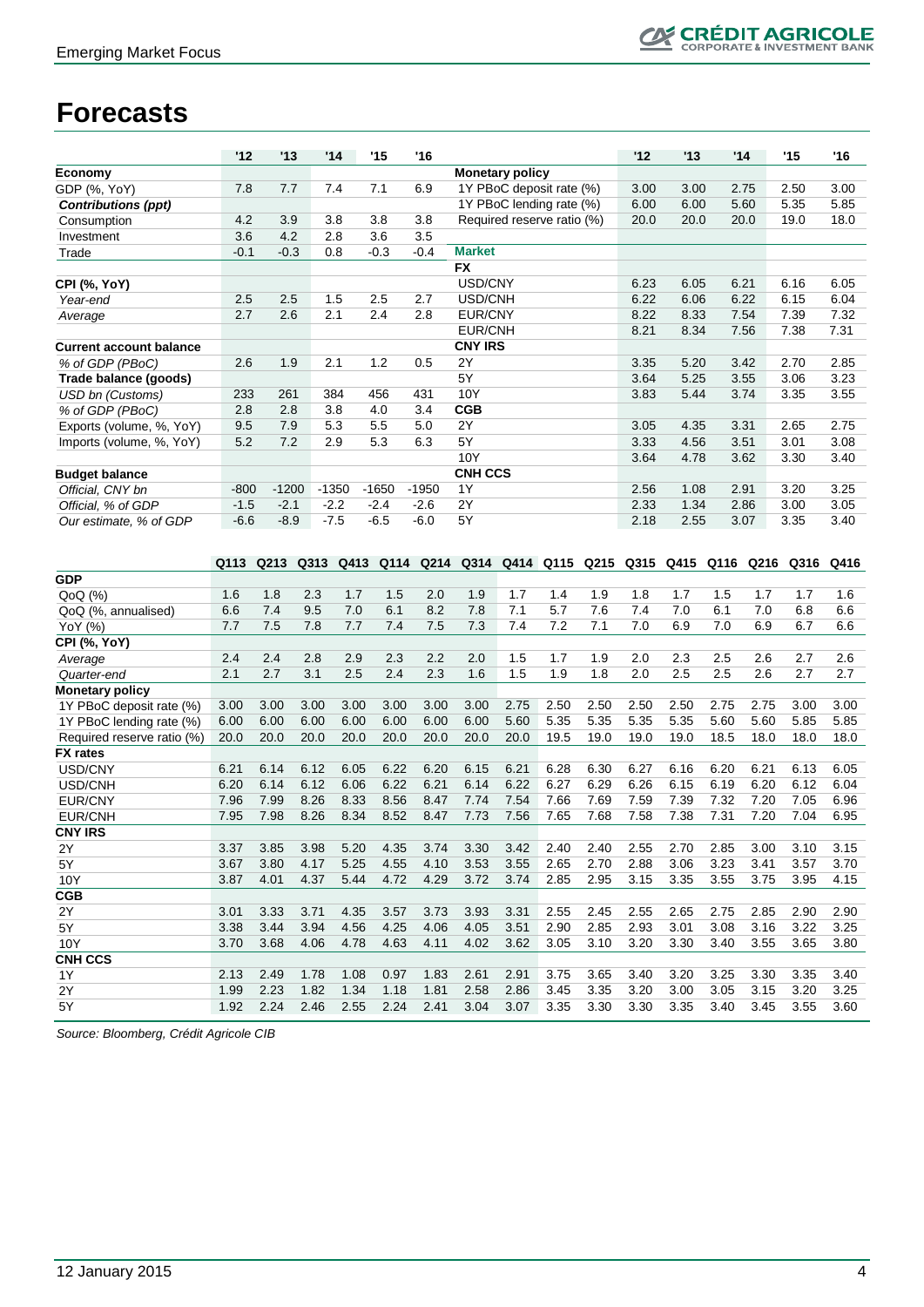### Global Markets Research contact details

|                                                    | <b>Jean-François Paren</b> Head of Global Markets Research +33 1 41 89 33 95       |                                                                                                                                                                                                                                                                                                                                                        |                                                                                                                                                         |  |  |  |  |  |  |
|----------------------------------------------------|------------------------------------------------------------------------------------|--------------------------------------------------------------------------------------------------------------------------------------------------------------------------------------------------------------------------------------------------------------------------------------------------------------------------------------------------------|---------------------------------------------------------------------------------------------------------------------------------------------------------|--|--|--|--|--|--|
|                                                    | Asia (Hong Kong & Tokyo)                                                           | <b>Europe (London &amp; Paris)</b>                                                                                                                                                                                                                                                                                                                     | <b>Americas (New York)</b>                                                                                                                              |  |  |  |  |  |  |
|                                                    | <b>TBC</b>                                                                         | Sébastien Barbé<br>Head of Global Markets Research for Europe and<br>Head of EM Research and Strategy<br>+33 1 41 89 15 97                                                                                                                                                                                                                             | David Keeble **<br>Head of Global Markets Research for the<br>Americas and Global Head of Interest Rates<br>Strategy<br>+1 212 261 3274                 |  |  |  |  |  |  |
| <b>Macro Strategy</b>                              | Kazuhiko Ogata<br>Chief Economist - Japan<br>+81 3 4580 5360                       | <b>Frederik Ducrozet</b><br>Senior Economist - Eurozone<br>+33 1 41 89 98 95                                                                                                                                                                                                                                                                           | Michael P. Carey **<br>Chief Economist - North America<br>+1 212 261 7134<br>Brittany Baumann **<br><b>US Associate</b><br>+1 212 261 7140              |  |  |  |  |  |  |
| <b>Interest Rates</b><br>(Head: David Keeble)      | <b>Yoshiro Sato</b><br>Economist/Strategist-Japan<br>+81 3 4580 5337               | <b>Romain Blanchet</b><br><b>IRD Strategist</b><br>+33 1 41 89 00 64<br>Orlando Green<br>Senior Interest Rates Strategist<br>+44 20 7214 7467<br>Jean-François Perrin<br><b>Inflation Strategist</b><br>+33 1 41 89 94 22                                                                                                                              | David Keeble <sup>**</sup><br>Global Head of Interest Rates Strategy<br>+1 212 261 3274<br>Jonathan Rick **<br><b>IRD Strategist</b><br>+1 212 261 4096 |  |  |  |  |  |  |
| <b>Emerging Markets</b><br>(Head: Sébastien Barbé) | Dariusz Kowalczyk<br>Senior Economist/Strategist - Asia ex-Japan<br>+852 2826 1519 | Sébastien Barbé<br>Head of EM Research and Strategy<br>+33 1 41 89 15 97<br>Jakub Borowski<br>Chief Economist - Crédit Agricole Bank Polska SA<br>+48 22 573 18 40<br>Alexander Pecherytsyn<br>Chief Economist - Crédit Agricole Bank Ukraine<br>+ 38 44 493-9014<br><b>Guillaume Tresca</b><br>Senior Emerging Market Strategist<br>+33 1 41 89 18 47 | Mark McCormick ***<br><b>FX Strategist</b><br>+1 212 261 4108                                                                                           |  |  |  |  |  |  |
| <b>Foreign Exchange</b>                            | <b>TBC</b>                                                                         | <b>Adam Myers</b><br>European Head of FX Strategy<br>+44 20 7214 7468<br><b>Manuel Oliveri</b><br><b>FX Strategist</b><br>+44 20 7214 7469                                                                                                                                                                                                             | Mark McCormick ** #<br><b>FX Strategist</b><br>+1 212 261 4108                                                                                          |  |  |  |  |  |  |

\*\* employee(s) of Crédit Agricole Securities (USA), Inc.

#### **Certification**

The views expressed in this report accurately reflect the personal views of the undersigned analyst(s). In addition, the undersigned analyst(s) has not and will not receive any compensation for providing a specific recommendation or view in this report.

#### **Dariusz Kowalczyk**

Important: Please note that in the United States, this fixed income research report is considered to be fixed income commentary and not fixed income research. Notwithstanding this, the Crédit Agricole CIB Research Disclaimer that can be found at the end of this report applies to this report in the United States as if references to research report were to fixed income commentary. Products and services are provided in the United States through Crédit Agricole Securities (USA), Inc.

*‡ This commentary has been produced by Crédit Agricole Securities (USA) Inc.'s ("CAS-USA") Fixed Income FX Department and is not a fixed income research report prepared by a research analyst. These views may differ from those of the Research Department.* 

*The material contained in this commentary is intended solely for accredited, expert institutional investors and is provided for informational purpose only. This commentary is based on data obtained from sources we believe to be reliable, but is not guaranteed as to accuracy and does not purport to be complete. Any comments regarding the future direction of financial markets is illustrative and is not intended to predict actual results. It should not be construed as advice designed to meet the particular investment needs of any investor, nor as an offer or solicitation to buy or sell the securities or other products mentioned herein. Changes to assumptions may have a material impact on any returns detailed. Price and availability are subject to change without notice. No representation is made that any transaction can be effected at the values provided. The values provided are not necessarily the values carried on CAS-USA's books.*